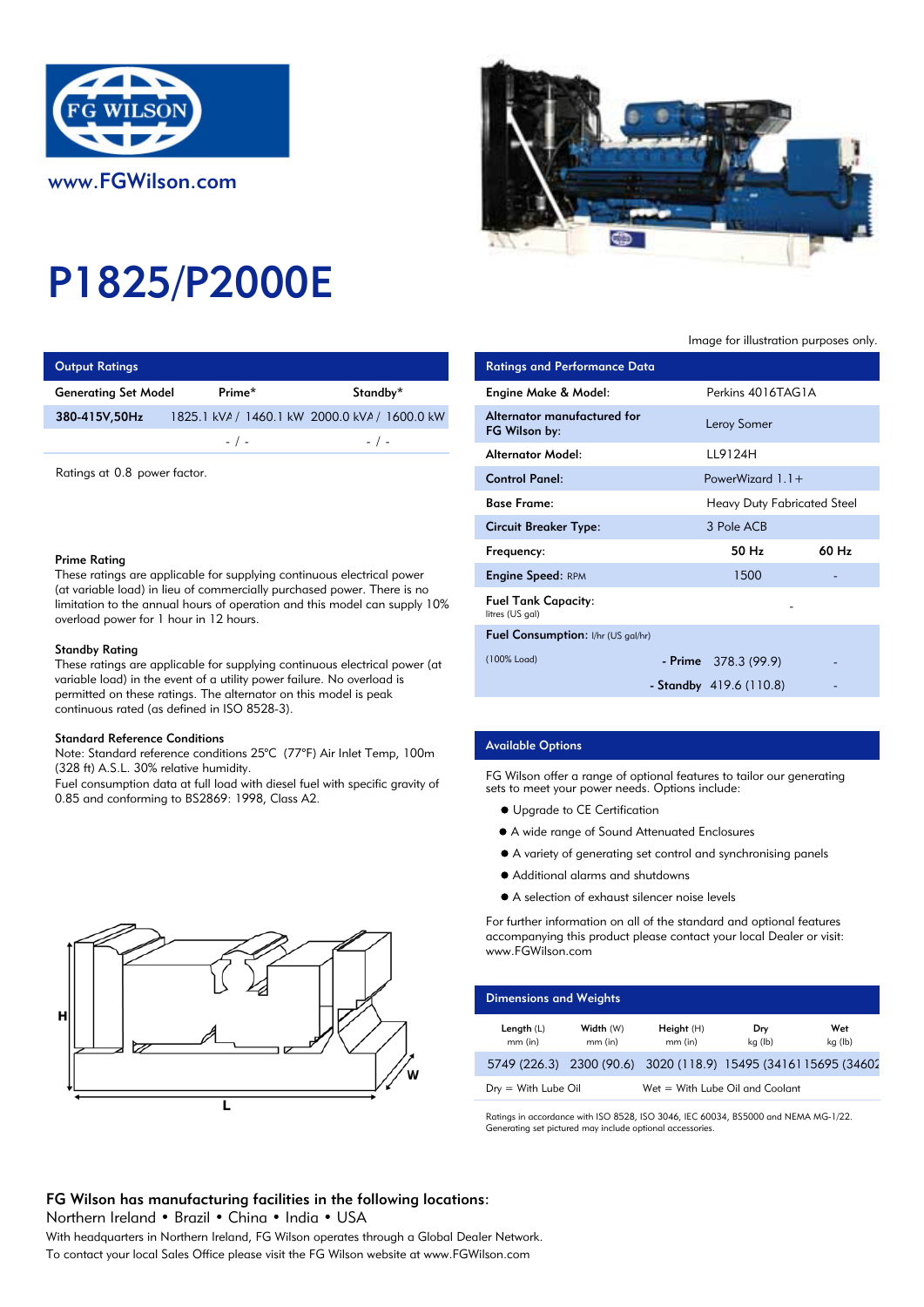| <b>Engine Technical Data</b>                       |                    |                                          | <b>Air Systems</b>                  |
|----------------------------------------------------|--------------------|------------------------------------------|-------------------------------------|
| No. of Cylinders / Alignment:                      |                    | $16$ / Vee                               | Air Filter Ty                       |
| Cycle:                                             |                    | 4 Stroke                                 | Combustion                          |
| Bore / Stroke: mm (in)                             |                    | 160.0 (6.3)/190.0 (7.5)                  |                                     |
| Induction:                                         |                    | Turbocharged Air To Air<br>Charge Cooled | Max. Comb                           |
| <b>Cooling Method:</b>                             |                    | Water                                    | <b>Restriction:</b>                 |
| <b>Governing Type:</b>                             |                    | Electronic                               |                                     |
| <b>Governing Class:</b>                            |                    | ISO 8528 G2                              |                                     |
| <b>Compression Ratio:</b>                          |                    | 13.6:1                                   | <b>Cooling Sys</b>                  |
| <b>Displacement:</b> $ $ (cu. in)                  |                    | 61.1 (3730.0)                            | <b>Cooling Sys</b>                  |
| <b>Moment of Inertia:</b> $kg \, m^2 \, (lb/in^2)$ |                    | 20.72 (70803)                            | Water Pum                           |
| <b>Engine Electrical System:</b>                   |                    |                                          | <b>Heat Reject</b>                  |
|                                                    | - Voltage / Ground | 24/Negative                              |                                     |
| - Battery Charger Amps                             |                    | 40                                       | kW (Btu/min)                        |
| Weight: kg (lb)                                    | - Dry              | 5570 (12280)                             |                                     |
|                                                    | - Wet              | 5847 (12890)                             | <b>Heat Radia</b><br>$kW$ (Btu/min) |

| <b>Air Systems</b>                                                 | 50 Hz                  | $60$ Hz. |
|--------------------------------------------------------------------|------------------------|----------|
| Air Filter Type:                                                   | Replaceable Element    |          |
| <b>Combustion Air Flow:</b> $m^3/m$ in (cfm)                       |                        |          |
|                                                                    | $-$ Prime 132.0 (4662) |          |
| - Standby                                                          | 140.0 (4944)           |          |
| Max. Combustion Air Intate<br><b>Restriction:</b> kPa (in $H_2O$ ) | 3.7(14.9)              |          |

| 13.6:1         | <b>Cooling System</b>                                                     | 50 Hz                   | 60 Hz |
|----------------|---------------------------------------------------------------------------|-------------------------|-------|
| 61.1 (3730.0)  | Cooling System Capacity: I (US gal)                                       | 355.0 (93.8)            |       |
| 20.72 (70803)  | <b>Water Pump Type:</b>                                                   | Centrifugal             |       |
|                | Heat Rejected to Water & Lube Oil:                                        |                         |       |
| 24/Negative    | kW (Btu/min)                                                              | $-$ Prime 586.0 (33325) |       |
| 40             |                                                                           | - Standby 629.0 (35771) |       |
| 5570 (12280)   | Heat Radiation to Room: Heat radiated from engine and alternator          |                         |       |
| 5847 (12890)   | kW (Btu/min)                                                              | $-$ Prime 163.8 (9315)  |       |
|                |                                                                           | - Standby 177.0 (10066) |       |
|                | Radiator Fan Load: kW (hp)                                                | 63.5(85.2)              |       |
| 60 Hz<br>50 Hz | Radiator Cooling Airflow: m <sup>3</sup> /min (cfm)                       | 2058.0 (72678)          |       |
| 1500           | <b>External Restriction to</b><br><b>Cooling Airflow:</b> Pa (in $H_2O$ ) | 250 (1.0)               |       |

Designed to operate in ambient conditions up to 50°C (122°F).

Contact your local FG Wilson Dealer for power ratings at specific site conditions.

| <b>Lubrication System</b>      |                    |
|--------------------------------|--------------------|
| Oil Filter Type:               | Spin-On, Full Flow |
| Total Oil Capacity: I (US gal) | 238.0 (62.9)       |
| Oil Pan: $I(US gal)$           | 214.0 (56.5)       |
| Oil Type:                      | API CG4 15W-40     |
| <b>Oil Cooling Method:</b>     | Water              |

| <b>Exhaust System</b>                                  | 50 Hz                    | $60$ Hz |
|--------------------------------------------------------|--------------------------|---------|
| Silencer Type:                                         | Optional                 |         |
| Silencer Model & Quantity:                             | $-(-)$                   |         |
| Pressure Drop Across Silencer<br>System: kPa (in Hg)   |                          |         |
| <b>Silencer Noise Reduction Level: dB</b>              | 17                       |         |
| <b>Maximum Allowable Back Pressure:</b><br>kPa (in Hg) | 9.3(2.7)                 |         |
| <b>Exhaust Gas Flow:</b> $m^3/m$ in (cfm)              |                          |         |
|                                                        | $-$ Prime 343.0 (12113)  |         |
|                                                        | - Standby $343.0(12113)$ |         |
| Exhaust Gas Temperature: °C (°F)                       |                          |         |
| - Prime                                                | 439 (822)                |         |
| - Standby                                              | 439 (822)                |         |

| Performance                 |           | 50 Hz          | $60$ Hz |
|-----------------------------|-----------|----------------|---------|
| <b>Engine Speed:</b> rpm    |           | 1500           |         |
| Gross Engine Power: kW (hp) |           |                |         |
|                             | - Prime   | 1588.0 (2130.0 |         |
|                             | - Standby | 1741.0 (2335.0 |         |
| <b>BMEP:</b> $kPa$ (psi)    |           |                |         |
|                             | - Prime   | 2079.0 (301.5) |         |
|                             | - Standby | 2279.0 (330.5) |         |
|                             |           |                |         |

|                          | <b>Fuel System</b>                              |                                    |                                         |                             |              |  |
|--------------------------|-------------------------------------------------|------------------------------------|-----------------------------------------|-----------------------------|--------------|--|
|                          | <b>Fuel Filter Type:</b><br>Replaceable Element |                                    |                                         |                             |              |  |
| <b>Recommended Fuel:</b> |                                                 |                                    |                                         | Class A <sub>2</sub> Diesel |              |  |
|                          |                                                 | Fuel Consumption: I/hr (US gal/hr) |                                         |                             |              |  |
|                          |                                                 | 110%                               | 100%                                    | 75%                         | 50%          |  |
|                          | Prime                                           | Load                               | Load                                    | Load                        | Load         |  |
|                          | 50 Hz                                           |                                    | 419.6 (110.8) 378.3 (99.9) 279.3 (73.8) |                             | 190.2 (50.2) |  |
|                          | 60 Hz                                           |                                    |                                         |                             |              |  |
|                          |                                                 |                                    |                                         |                             |              |  |
|                          |                                                 | 110%                               | 100%                                    | 75%                         | 50%          |  |
|                          | <b>Standby</b>                                  | Load                               | Load                                    | Load                        | Load         |  |
|                          | 50 Hz                                           |                                    | 419.6 (110.8) 306.9 (81.1) 206.4 (54.5) |                             |              |  |
|                          | 60 Hz                                           |                                    |                                         |                             |              |  |
|                          |                                                 |                                    |                                         |                             |              |  |

(Based on diesel fuel with a specific gravity of 0.84 and conforming to BS2869, Class A2)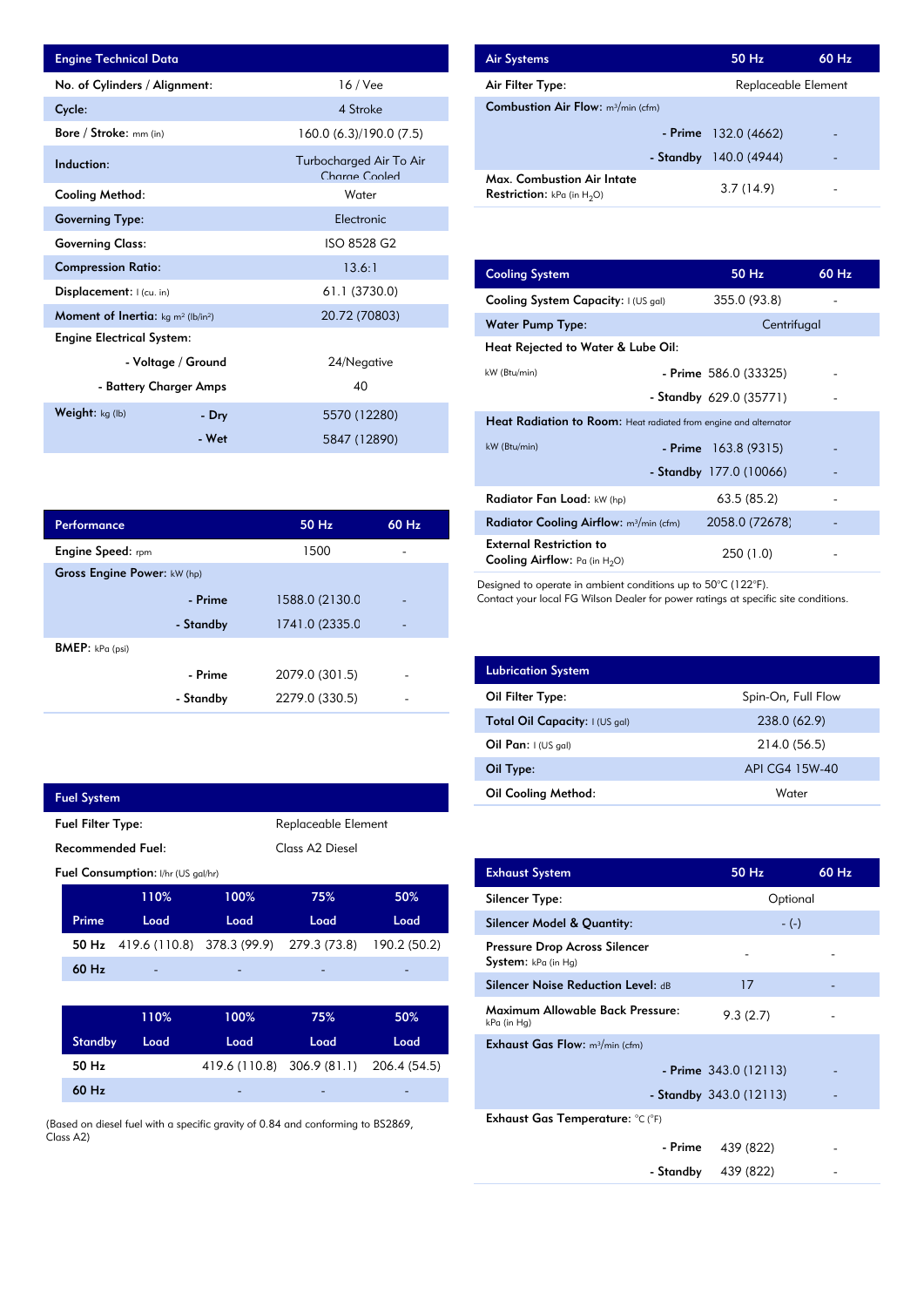| <b>Alternator Physical Data</b> |             |  |  |
|---------------------------------|-------------|--|--|
| Manufactured for FG Wilson by:  | Leroy Somer |  |  |
| Model:                          | LL9124H     |  |  |
| No. of Bearings:                |             |  |  |
| <b>Insulation Class:</b>        | н           |  |  |
| <b>Winding Pitch Code:</b>      | $2/3 - 6S$  |  |  |
| Wires:                          | 6           |  |  |
| Ingress Protection Rating:      | IP23        |  |  |
| <b>Excitation System:</b>       | AREP        |  |  |
| <b>AVR Model:</b>               | R449        |  |  |

| <b>Alternator Operating Data</b>         |                                                            |
|------------------------------------------|------------------------------------------------------------|
| Overspeed: $r_{\text{pm}}$               | 2250                                                       |
| <b>Voltage Reguation:</b> (Steady state) | $+/- 0.5$                                                  |
| Wave Form NEMA $=$ TIF:                  | 50                                                         |
| Wave Form IEC $=$ THF:                   | 2.0%                                                       |
| <b>Total Harmonic content LL/LN:</b>     | 2.5%                                                       |
| Radio Interference:                      | Suppression is in line with European<br>Standard EN61000-6 |
| <b>Radiant Heat:</b> kW (Btu/min)        |                                                            |
| - 50 Hz                                  | 70.1 (3987)                                                |
| - 60 Hz                                  |                                                            |

| Alternator<br><b>Performance Data:</b> |          |          | 50 Hz    |  | 60 Hz |
|----------------------------------------|----------|----------|----------|--|-------|
| Data Item                              | 415/240V | 400/230V | 380/220V |  |       |
|                                        |          |          |          |  |       |
| <b>Motor Starting</b>                  | 6986     | 6509     | 5897     |  |       |
| Capability* kVA                        |          |          |          |  |       |
| <b>Short Circuit</b>                   |          |          |          |  |       |
| Capacity** %                           | 300      | 300      | 300      |  |       |
| <b>Reactances: Per Unit</b>            |          |          |          |  |       |
| Xd                                     | 2.950    | 3.170    | 3.510    |  |       |
| X'd                                    | 0.220    | 0.240    | 0.260    |  |       |
| $X^{\mathrm{H}}d$                      | 0.115    | 0.124    | 0.138    |  |       |

Reactances shown are applicable to prime ratings.

\*Based on 30% voltage dip at 0.6 power factor.

\*\*With optional permanent magnet generator or AREP excitation.

|          | Voltage Technical Data 50 Hz |        |        |          |
|----------|------------------------------|--------|--------|----------|
| Voltage  |                              | Prime: |        | Standby: |
|          | <b>kVA</b>                   | kW     | kVA    | kW       |
| 415/240V | 1825.1                       | 1460.1 | 2000.0 | 1600.0   |
| 400/230V | 1825.1                       | 1460.1 | 2000.0 | 1600.0   |
| 380/220V | 1825.1                       | 1460.1 | 2000.0 | 1600.0   |
|          |                              |        |        |          |
|          |                              |        |        |          |
|          |                              |        |        |          |
|          |                              |        |        |          |
|          |                              |        |        |          |
|          |                              |        |        |          |
|          |                              |        |        |          |
|          |                              |        |        |          |
|          |                              |        |        |          |